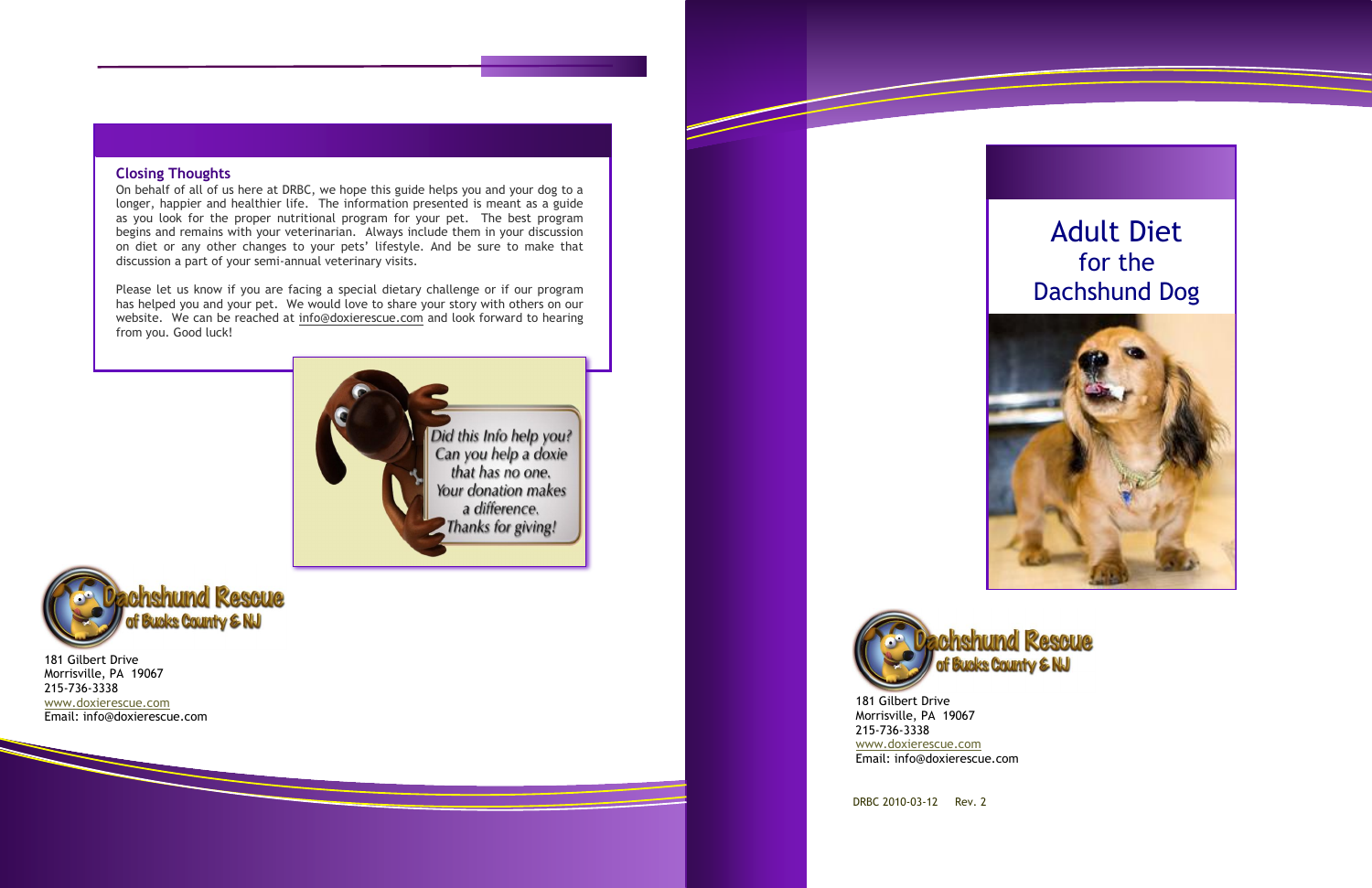| <b>Topic</b>                               | Page |
|--------------------------------------------|------|
|                                            |      |
|                                            |      |
|                                            |      |
|                                            |      |
|                                            |      |
|                                            |      |
|                                            |      |
|                                            |      |
| <b>DRBC Commercial Diet Recommendation</b> |      |
|                                            |      |
|                                            |      |
|                                            |      |
|                                            |      |
|                                            |      |
|                                            |      |
|                                            |      |
|                                            |      |
|                                            |      |

Table Scraps ..............................................................................................15

## Did You Know?

| Health Related Risks of Obesity                                    |  |
|--------------------------------------------------------------------|--|
|                                                                    |  |
|                                                                    |  |
| Difficulty breathing and increased surgical and anesthetic risk 17 |  |
|                                                                    |  |
|                                                                    |  |
|                                                                    |  |
|                                                                    |  |
|                                                                    |  |

### Hidden Dangers



## **Toxic Foods**

*The following foods can cause an upset to the digestive system or in some cases death. And remember, it is not OK to 'try' these out to see if your dog falls into this category; you will both suffer in the long run from the attempt.*

- Lamb
- **v** Pork
- Anything Fried
- **v** Eggs
- **w** Milk [includes ice cream and most dairy]
- Chocolate
- Grapes/Raisins
- **v** Prunes/Plums
- Cherries

## **Dog Dishes**

A hidden danger? Count on it. Doxie owners ask us about the 'best' dish almost as often as they ask us about the best foods. Dishes make our hidden danger list because of the bacteria they can harbor leading to GI upset and pancretitis among other problems.

## **Pros and Cons By Dish Type**

| Dish Type      | Pro's                                                        | Con's                                                                                                              |
|----------------|--------------------------------------------------------------|--------------------------------------------------------------------------------------------------------------------|
| <b>Plastic</b> | Lightweight, colorful,<br>many<br>sizes and types available. | Easily chewed. Shards can lead to the<br>vet's office for surgery.                                                 |
| Metal          | Vet's and kennels use them.                                  | Dent, can break teeth and rust. While<br>this works well for vets and kennels, it<br>gets a thumbs down from DRBC. |
| Ceramic        | types available. Most like<br>people dishes.                 | Heavy, colorful, many sizes and $\vert$ Breakable. Didn't you see that coming?                                     |

### **The Best**

Ceramic. Most like your dishes it has weight to keep it from sliding across the floor. Should it chip or ding it will be thrown away and replaced quickly. Most owners think nothing about cleaning it with their own dishes daily.

### **The Worst**

Any dish that is not washed daily. Washed, not rinsed. This is how bacteria begin.

## **Can Lids/Food Stored in Cans**

Another great bacteria source, this gets a big thumbs down from DRBC. Unused food should be removed from a can and placed in clean storage container. Refrigeration will slow the growth of the bacteria that can thrive in cans and can lids, but will not kill it. The simple step of moving can leftovers to a plastic container reduces the risk of GI upset and pancretitis. It is only one extra step; aren't they worth it.

|  | <b>Topic</b> |  |  |
|--|--------------|--|--|
|  | Importance   |  |  |

# **Hidden Dangers**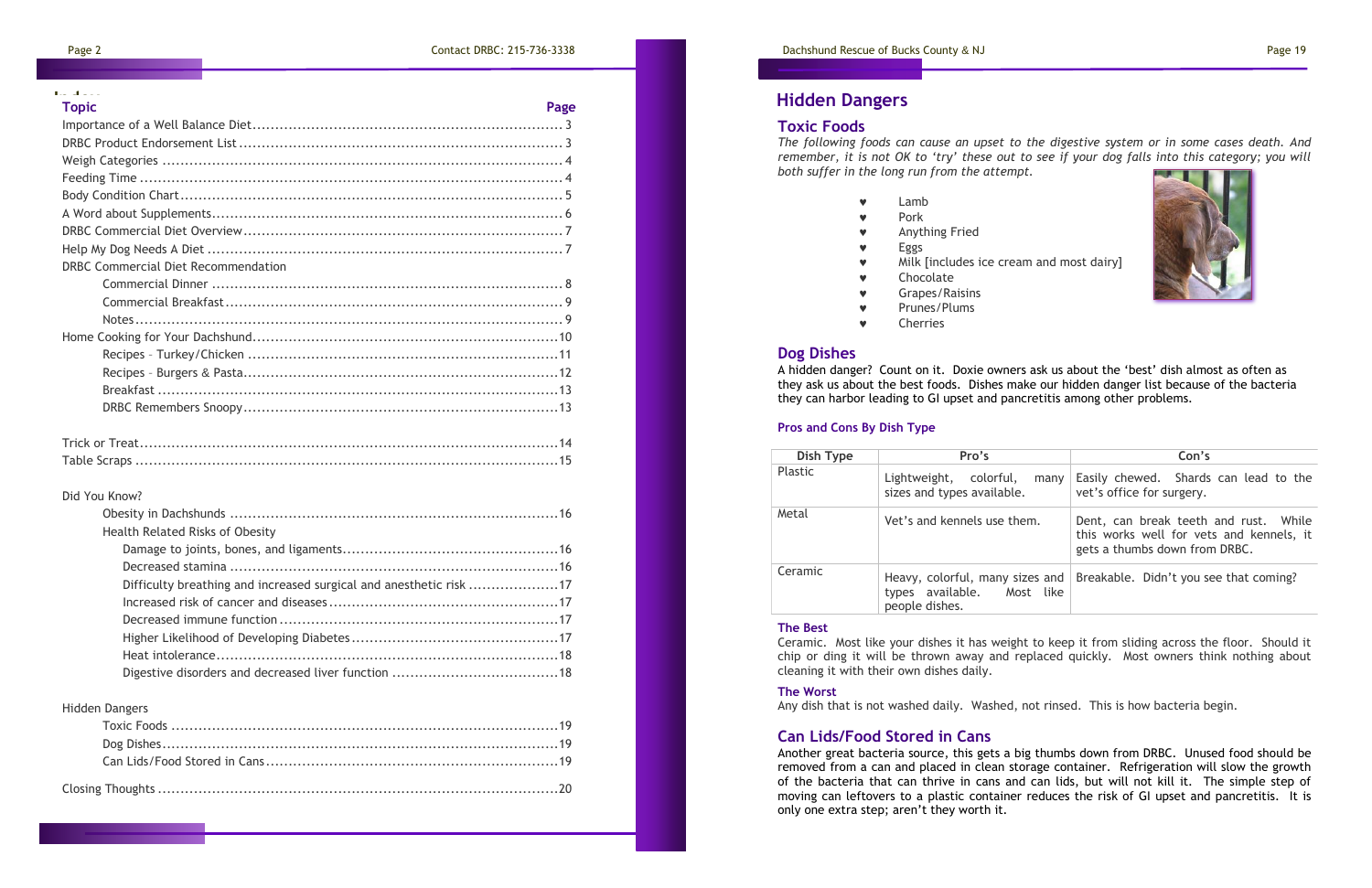One of the biggest questions we are asked here at DRBC concerns the products we use for our rescues and personal pets. Keep in mind that there are many good commercial foods available including Wellness, Flint River Ranch and Merrick. Foods we cannot and will not endorse include Old Roy and Hill's Science Diet. Having said that, here are our winners and runners up for each category:

Dry Dog Food Winner: Royal Canin JS [Mobility Strength]



Given a choice, our doxies would live forever. They are our best friends and cuddle bugs and we want only the best for them. That's every responsible dachshund owner and that begins with a well balanced diet.

The DRBC brochure and our website talks about several different diets:

- 1. The Standard Commercial Diet
- 2. The Commercial Diet for Weight Loss
- 3. The Home Cooked Diet

Although each is different in content, the basic intent is the same: a good, wellbalanced diet, aimed at improving health and longevity for the dogs we love. As you read through the diets in this handout you will see that each contains vitamin and nutritional supplements. Explanations of which ones, how much of each and why we utilize them are located with each diet.

# **The Importance of a Well Balanced Diet**

# **DRBC Products List**

## **Obesity in Dachshunds Continued**

### **Heat intolerance**

While fat tends to be an excellent insulator, excess fat in dogs can make life miserable (especially in the "dog days" of summer) and the dog much less capable of regulating its body temperature.



## **Digestive disorders and decreased liver function**

Overweight pets have an increased risk of developing constipation and may also have more problems with intestinal gas and flatulence, a situation that tends to be unpleasant for both the pet and the pet's owner.

Additionally, obesity can lead to decreased liver function do to an increased amount of fat build-up in the liver (hepatic lipidosis). A fatty liver may not be as efficient at breaking down anesthetics and other drugs, which can make surgery more difficult (and thus more expensive) and can delay recovery in operations.

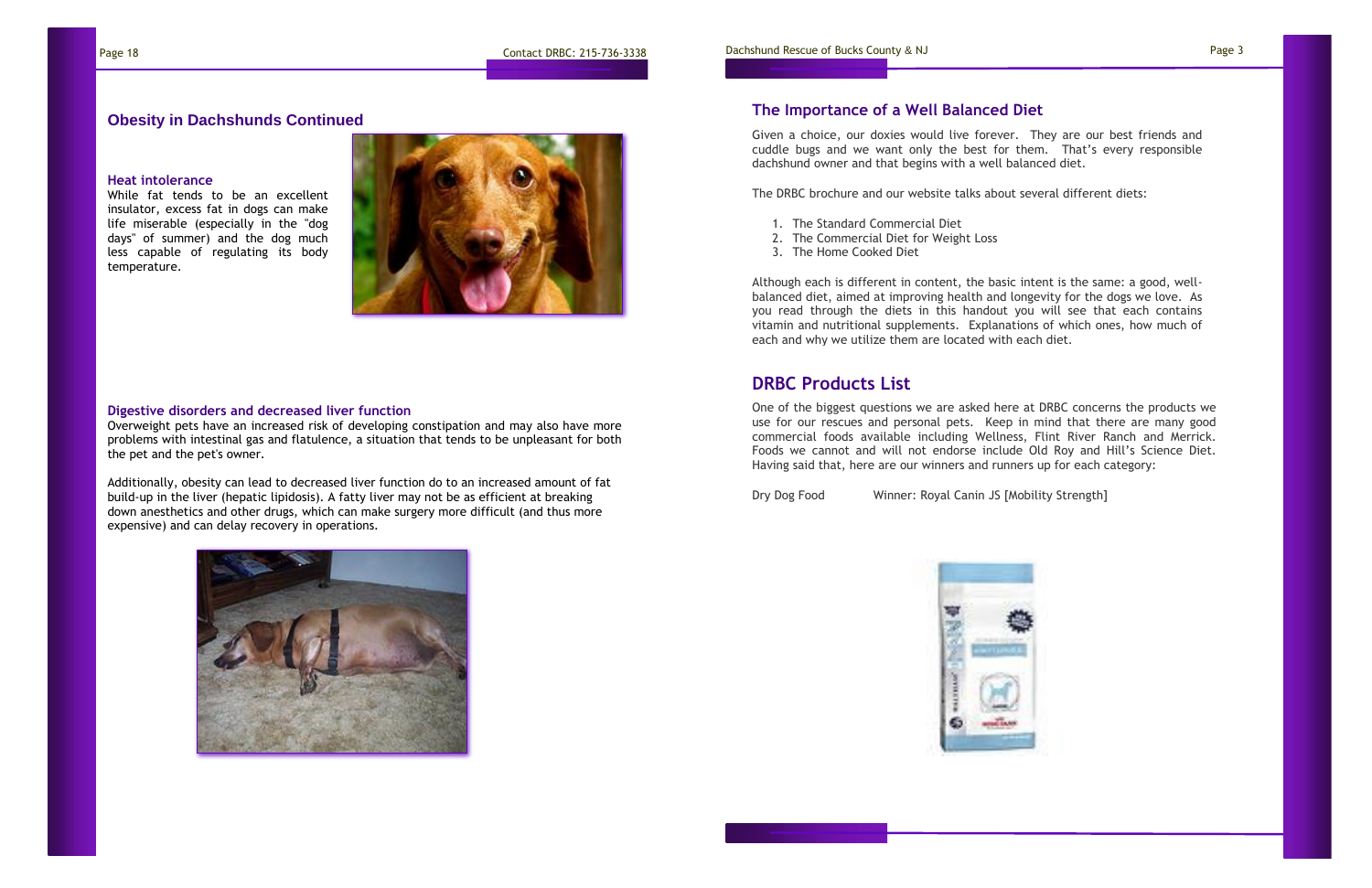# **Weight Categories**

It is important to establish the weight and health of your doxie for this discussion. Please use the guide below the picture to determine if your dachshund is weight appropriate.

- Mini Doxies: Weigh between 6 and 12 lbs.
- Tweenie [small standards]: Weigh up to 20 lbs.
- Standards [Full Sized] : Can weigh up to 30 lbs.

These weight ranges apply to dogs, which are fit and trim. Your dachshund should not appear to look like a sausage! Overweight doxies experience neurological problems and stress the other organs in their body.

The picture shown at right is a beautiful example of a dachshund that is weight appropriate. Notice the sweeping line that can be seen beginning at the chest, which sweeps up over the hip. Although not available, a look down at the top of this dog would reveal the definition of a figure eight with the chest protruding out the waist indented and the hips slightly wider. There are no hip points visible and no bones visible.



## **Feeding Time**

Feeding time should be as consistent as possible. Developing a consistent feeding time not only impacts metabolism, but aids in housetraining. The DRBC policy is to feed a very small amount for breakfast and then one main meal a day, but many people feed twice a day dividing the volume into equal portions. Whatever frequency you choose, be consistent and remember the following rules:

- ❖ A dog will digest what he is fed in 3-4 hours. If you do a morning feed, be sure you will be there 3-4 hours later to let the dog out.
- ❖ A dog will drink and process that fluid in 20-30 minutes. Be sure that you are available to let him out when he needs to go, or you will assume he has a housebreaking problem.
- ❖ If feeding twice a day, split the mentioned volumes so that the daily total equals the recommended amount. Do not feed the amount recommended twice.
- ❖ The very small amount for breakfast is equivalent to 1 Tablespoon of food. Just a little something.
- $\cdot \cdot$  What looks small to you is not really small for the digestive system of a dog that weighs only a fraction of what you do. It sometimes helps owners to understand how much they are feeding if they put it into a volume equal to what they would require. The average dachshund weighs 15lbs; it would take 10 times the volume to feed a person that weighs 150lbs. Measure it out for your weight. Is it still a small amount? Probably not.

## **Difficulty breathing and increased surgical and anesthetic risk**

In overweight animals, the lungs cannot function properly. The additional fat in the chest restricts the expansion of the lungs, while the extra fat in the abdomen pushes against the diaphragm, which separates the abdominal cavity from the chest. This also results in less space in the chest for the lungs to expand when breathing. Worsening matters, the increased quantity of tissue puts an increased demand on the lungs to supply oxygen. These changes are especially serious in dogs that may already have a respiratory disease or are genetically predisposed to developing respiratory disease.

The effects of obesity on the heart and lungs can also have serious ramifications during anesthesia. Cardiac arrest [heart stops] and poor circulation of oxygenated blood to the tissues can occur.

## **Increased risk of cancer and diseases**

Numerous studies have linked obesity in pets with an increased risk of developing certain types of cancers, including cancer of the urinary bladder and mammary tumors. The risk of skin and hair coat diseases also increases in overweight dogs.

## **Decreased immune function**

Excessive weight is also associated with decreased resistance to viral and bacterial infections. For example, both canine distemper and salmonella infections tend to be more severe in obese dogs.

### **Higher Likelihood of Developing Diabetes**

One of the most common complications of obesity in dogs is the development of diabetes mellitus [sugar diabetes] due to an increase in the demand for and secretion of insulin. When the demand for insulin exceeds the ability of the dog's body to produce it, diabetes can develop. If the need for insulin increases over a long period of time, the cells in the pancreas that produce insulin can actually 'burn out.'

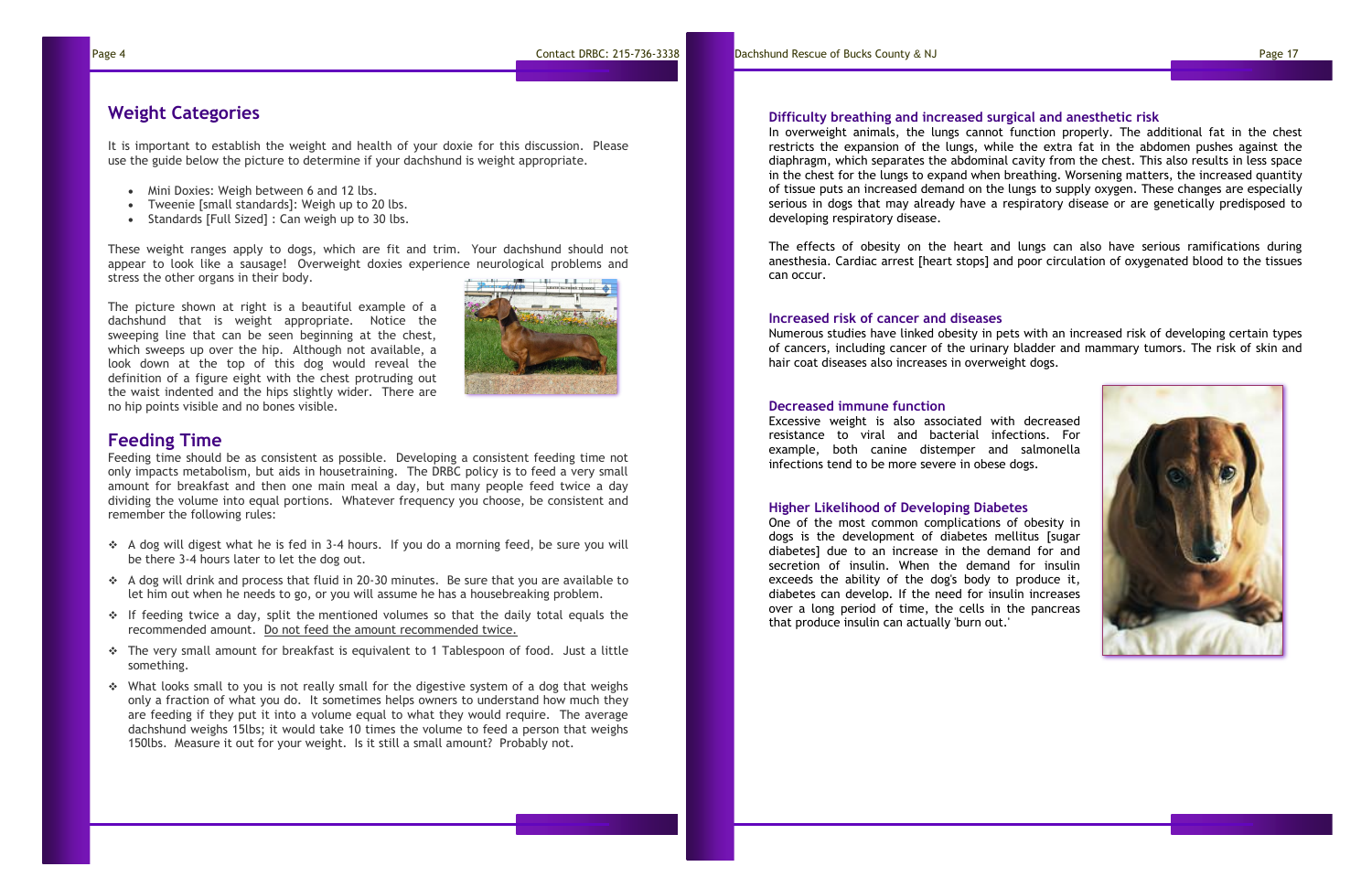Page 16 Contact DRBC: 215-736-3338 Dachshund Rescue of Bucks County & NJ Page 5

### *1 - Emaciated*

Ribs, lumbar vertebrae, pelvic bones and all bony prominences evident form a distance. No discernable body fat. Obvious loss of muscle mass.

## *2 - Very Thin*

Ribs, lumbar vertebrae and pelvic bones easily visible. No palpable fat. Some evidence of other bony prominence. Minimal loss of muscle mass.

## *3 - Thin*

Ribs easily palpated and may be visible with no palpable fat. Tops of lumbar vertebrae visible. Pelvic bones becoming prominent. Obvious waist and abdominal tuck

### *4 - Underweight*

Ribs easily palpable, with minimal fat covering. Waist easily noted, viewed form above. Abdominal tuck evident.

## *5 - Ideal*

Ribs palpable without excess fat covering. Waist observed behind ribs when viewed from above. Abdomen tucked when viewed from the side.

### *6 - Overweight*

Ribs palpable with slight excess fat covering. Waist is discernable viewed from above but is not prominent. Abdominal tuck apparent.

### *7 - Heavy*

Ribs palpable with difficulty, heavy fat cover. Noticeable fat deposits over lumbar area and base of tail. Waist absent or barely visible. Abdominal tuck may be absent.

**Body Score** Our thanks to the folks at the Ralston Purina Company for this Body Condition Chart. Pet owners, rescue folks, shelters and veterinarians agree this one scale helps each of us understand proper conformance for our animals.

### *8 - Obese*

Ribs not palpable under very heavy fat cover, or palpable only with significant pressure. Heavy fat deposits over lumbar area and base of tail. Waist absent. No abdominal tuck. Obvious abdominal distention may be present.

### *9 - Grossly Obese*

Massive fat deposits over thorax, spine and base of tail. Waist and abdominal tuck absent. Fat deposits on neck and limbs. Obvious abdominal distention.



Wondering what the 'right' weight for your dog should be? The number is not as important as the shape. Looking down the dog along the spine a figure 8 should be visible. The side view should show a sweeping line beginning under the chest and sweeping up over the hip.

# Body Condition Chart

*This chart provided by the folks at Ralstoin Purina Company*

## **Obesity in Dachshunds**

As with humans, obesity, or excessive weight, in our pets places extra demands on virtually all of the organs of their bodies, resulting in numerous health risks. The risks of pet obesity are serious and often extremely costly, with disease and sometimes death as potential consequences. As is so often the case, it's much cheaper and easier to prevent issues than it is to treat and fix them.

The dachshund breed is genetically predisposed to being overweight, a predisposition that can be made worse by lack of regular exercise and/or overfeeding (including free feeding).

A weight control plan and/or premium weight management pet food diet coupled with regular exercise and plenty of fresh water available at all times, can result in long, healthy, pain and disease-free lives for your doxie companions, as well as the enjoyable absence of severalthousand-dollar surgery bills for you.

## **Specific Health Risks Associated with Obesity in Pets**

Here's a quick look at some of the many health risks and potential consequences associated with obesity in cats and dogs:

## **Damage to joints, bones, and ligaments**

The bones, joints, muscles, and associated tendons and ligaments all work together to give pets smooth and efficient movement. Excess weight places additional strain on these parts, which can quickly lead to damaged tissue and injuries. Arthritis can develop and the pain and joint changes associated with intervertebral disc disease ("slipped discs" or IVDD) can become markedly more severe. Approximately 25% of overweight dogs develop weight related IVDD.

## **Decreased stamina**

Overweight dogs have less endurance and stamina. Carrying all that extra weight around takes a lot more work. The heart, muscles, and respiratory system are all asked to do more than they were designed for.



# **Did You Know?**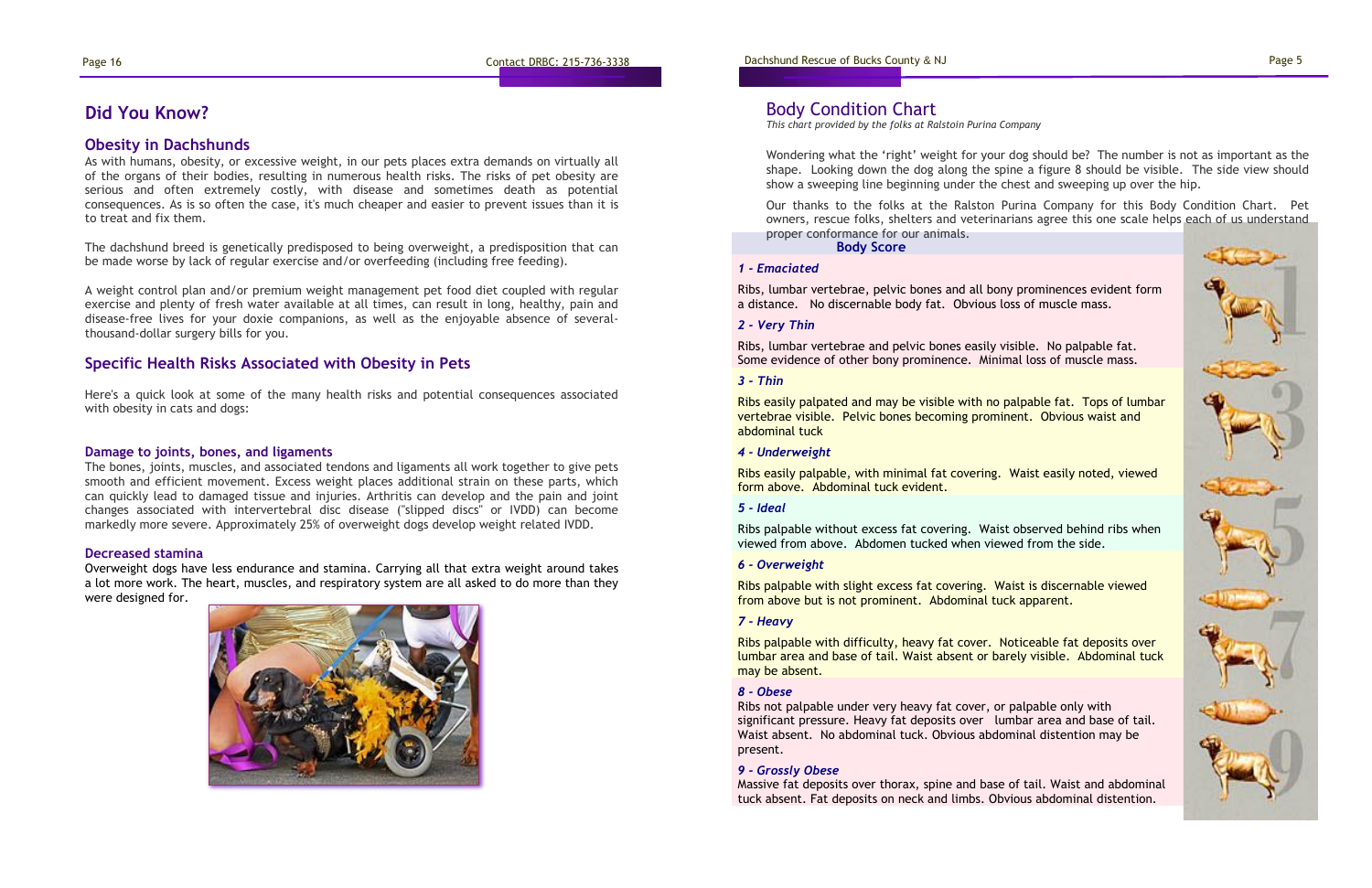# A Word About Supplements

All of the dogs at the rescue receive supplements in their diet, as we believe in enhances their lives and addresses longevity. Here is a list of what we use, when and why:

**Multi Vitamin Drops** – Our favorite brand is Hi-Vite Drops by Vetiqonol.

- ❖ Standard Commercial Diet A few, 2-3 drops are added to the main meal to fortify the vitamin content for dry foods. Vitamins can loose potency as the bag stands. The addition of a few drops means the meal is well balanced
- ❖ Home Cooked Diet These diets require the addition of a multi vitamin supplement. Although vegetables may be added, they may not contain the RDA content [recommended daily allowance] required for a balanced meal. Individual amounts are indicted within those specific diets.

**Vitamin C** – Chewable Vitamin C has long been use by veterinarians as a urinary acidifier, but recent research at several veterinary centers has shown that it may benefit orthopedic issues and act as an anti-oxidant. The small amount used in our diets has a big benefit.

**Glucosamine/Chondroitin and Hyaluronic Acid Complex** – Fighting disc disease and arthritis are important keys to a long and happy life for you and your doxie. These supplements are used in a preventative manner daily and have been shown to aid doxies in their recovery from IVDD injuries.

- ❖ Glucosamine, Chondroitin and Hyaluronic acid sulfate are naturally occurring components that act as building blocks for the functioning of healthy cartilage and flexible joints. These organic supplements work by minimizing cartilage damage and swelling, increasing joint lubrication, helping to rebuild the cartilage that cushions and protects joints, and enhancing new cartilage production.
- ❖ Numerous studies on the effects of these supplements have found them components to be critical nutrients that assist in supporting flexibility, comfort, and range of motion  $$ for pets as well as for humans.
- ❖ Chondroprotectants (chondro cartilage) such as glucosamine, chondroitin sulfate and Hyaluronic acid are being prescribed increasingly by conventional as well as holistic veterinarians. The combination of these supplements has been found helpful in relieving inflammation and may even reverse the degenerative process in some dogs.
- $\div$  These supplements work by nourishing the cartilage and increasing viscosity of the synovial fluid (the joint's lubricating system), thereby reducing friction and pain. Glucosamine, chondroitin and Hyaluronic acid attract fluid into the joint's cartilage system and help the body repair damaged joints while keeping the cartilage-destroying enzymes under control  $-$  all with equal or better results than anti-inflammatory drugs.
- ❖ In short, chondroprotectants:
	- Help to lubricate joints
	- Provide a mechanism for nutrient absorption
	- Produce an anti-inflammatory effect on joints
	- Regulate activity on cartilage
	- Inhibit enzymes that break down cartilage

Our years of rescue here at DRBC have taught us that when it comes to feeding two things are controversial: the brand of dog food used and the debate over table scraps. This sheet may have confused the issue by outlining a home cooked diet, so let's clear it up once and for all.

*There is a golden rule to giving scraps here at DRBC:* 

There can be no spices, preservatives, grizzle, fat or bone. Additionally, the food cannot be canned or have been frozen prior to cooking.

As shocking as this seems, it is a good, common sense approach to scraps. There are a few exceptions, of course and these should be discussed as well.

## **Table Scraps**

It will not take your doxie long to start begging at the table. Doxies are bottomless pits when it comes to anything edible. They are the only breeds that can eat themselves to death.

The decision to give table scraps is a personal one. We recommend you don't allow begging while eating, instead save a little bite from your plate. Wow, you must have a very bland diet! Dachshunds cannot have spices such as salt, pepper, onions or garlic. Also avoid dairy, gravy or anything fried and as we mentioned no bones or grizzle.

## **Introduction**  Table Scraps: The Big Controversy

One last thing, statements such as: 'they like it' or 'it's not hurting them' are not fact based. What should be said is more along the lines of '…hasn't hurt them yet'. Please think before you indulge your pet from the table.

### **Safe Scraps**

Here are some safe and healthy scraps they might love. They are low calorie, no fat and have lots of vitamins.

- **v** Carrots [cooked or raw, never canned]
- **v** Tomatoes [fresh]
- Grapefruit [one wedge only]
- **v** Strawberries [no green stem]

## **Dangerous Scraps**

Grapes/Raisins/Prunes/Plums/Cherries [red or white, no seeds] – May carry a fungus that

- causes acute renal failure
- Cantaloupe The high fiber may damage intestinal function
- Onions, Garlic or Peppers These spices can lead to bleeding ulcers
- Bones, ANY– Can lead to GI blockages or perforations

### **Manufactured Treats**

The following foods can cause an upset in the digestive system and remember, it is not OK to 'try' these out to see if your dog falls into this category; you will both suffer in the long run from the attempt.

- Lamb
- **v** Pork
- Anything Fried
- **v** Eggs
- $\bullet$  Milk [includes ice cream and most dairy]
- Chocolate

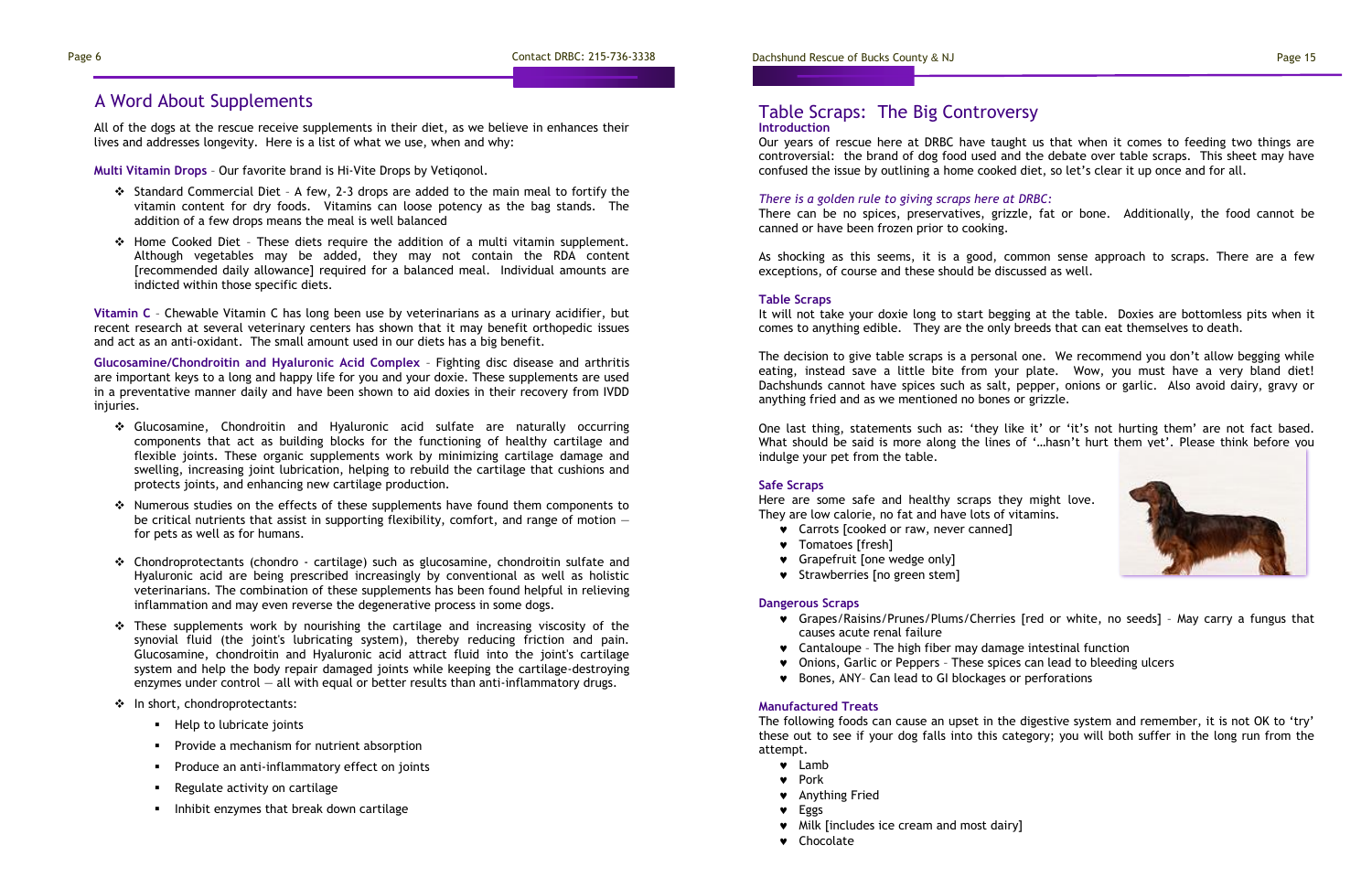## Page 14 Contact DRBC: 215-736-3338 Dachshund Rescue of Bucks County & NJ Page 7

The diet you choose for your dog should be a balanced one. There are many excellent dog foods available on the market today. The goal is to provide sound nutrition while maintaining stable weight.

DRBC utilizes a mix of wet and dry food for all its dog food based diets. Our recommendation is:

- Mini : Up to 6 oz of food per day
- Tweenie : Up to 8 oz of food per day
- Standard: Up to 16 oz of food per day

## *Food*

- *Dry:* Royal Canin Mobility Strength [JS] or Nutros Small Adult\*
- *Moist:* Discontinued Use No longer Recommended
- Warm Water: Added at a volume equal to the total volume fed

## *Volume*

## *Additives*

- Vitamins: Hi-Vite Vitamin Drops 2-3 Drops per day Vitamin C: 250mg per day, chewable
- Joint Supplement: Glucosamine with Chondroitin and Hyolinic acid
- Warm Water: Added at a volume equal to 1/3 1/2 the total volume fed

## A word about additives:

▪ A small amount of a multi vitamin is added to our diet to replace the vitamin content dry foods experience on standing. Vitamin C is used as a urinary acidifier and antioxidant.

▪ The Joint Supplement is added as part of our overall spinal health program. Bag label claims

**■** Warm water is added directly to the food to hydrate and is part of our overall kidney failure

- 
- due not contain sufficient levels for the dachshund breed.
- prevention program, although other organ systems benefit as well.

\* The senior formulation is preferred due to the chicken base. Smarter for heart and other organ systems,

# Help, My Dog Needs A Diet!!!

# **DRBC's Commercial Diet Overview**

Congratulations on recognizing this problem in your dog. Fixing it is easier than you might imagine. Trust us, it's all in the wrist action; your wrists. The dog didn't get heavy on their own, they had help.

The biggest problem we face as a rescue is overweight dogs. Our largest ever was a 53lb Tweenie name Hansel. We knew he did not get to that weight overnight and he wouldn't loose weight if not properly supported from a nutritional standpoint. Your dog is no different.

- Rawhide, Pigs Ears and Hooves I can't think of a time of year that there isn't an opportunity for get togethers with family and friends. Imagine that instead of your normal array of snacks and appetizers, a can of lard and a bowl of toenails were left out for consumption. Ridiculous, right? OK, what do you think pig's ears and rawhide are to the body? And hooves, when was the last time you saw a cow headed to the shower to wash off what they accidentally stepped in out in the field? Enough said.
- Freeze Dried Meat Strips Somehow you skipped rule one on this and are still thinking about giving them. Look at the sharp edges and strange shapes. I see GI surgery in your future. Please recognize that a GI perforation or blockage can be deadly. Wait, why did they call this a treat? Humm..

So how did we diet Hansel to his eventual weight of 20lbs? We fed him a proper diet. We did not use a diet food as they lack the proper nutrition and contain excessive fillers. Using a diet dog food is a temporary fix; DRBC addresses the underlying cause with our standard diet. It took time, but normal, healthy proportions were the secret to our success. It works every time.

- 
- Flour based, Size Appropriate Commercial Treats – Two per Day
- 
- Banana -2 Inches per Day Strawberries 2 per Day

Start with a trip to your veterinarian to make sure your dog's health is tip-top. Ask them to help by letting you stop in for weight checks throughout your quest. Download the Purina Weight Standard from DRBC; try the recommended diet volumes in this handout for your size of dachshund and watch for the great outcome. Remember, it will take time and your dog may plateau once or twice during this process, but stick to it!



## **Introduction**

OK, we are not talking about Halloween in this section, but instead want to build an awareness of a sound approach to the quantity and quality of the treats appropriate for your dog. Navigating through the vast amount of treats available is easier than you think. Let's apply some simple rules.

## **Quality**

The rules for quality are simple:

1. You must be willing to eat one of the treats you are prepared to give your dog.

Why? We are both mammals and although we look very different many of the things that effect blood pressure and overall cardiac, liver and kidney function are the same. Many highly marketed treats are high in sodium and contain preservatives and other chemicals that can be harmful to your dog over time.

2. The treat must be safe, easily digested and nutritious.

We are always asked 'what about…', so let's talk through some examples.

## **Quantity**

Big sad eyes seem to be the rule for almost every dog we meet. So here are the most important rules to follow here:

- 1. Don't be taken in by 'the look', they are not that hungry.
- 2. Appropriate and nutritional treats in small quantities are best for overall health.

Remember, two treats a day, given consistently is probably fine. Calories count and too many treats can help your dog become overweight quickly decreasing the quality and quantity of the years you will have with your special friend.

## **DRBC Favorites**

Our personal doxies and foster dogs all enjoy treat time. Here is what we use and recommend to you as a selection of nutritious treats:

- Fresh Tomatoes 1/8 cup per day Baby Carrots Two per Day
- Orange or Grapefruit Segments 1/8 cup per Day
- Green Bean Four per Day Apple Bits 1/8 Cup per Day
- 

We avoid melons due to the higher fiber content. Grapes and raisins are toxic to dogs and are off our list as they may cause irreversible kidney failure. Never use frozen or canned items! This should give you a healthier and more cost effective approach to treat time.

# **Trick or Treat**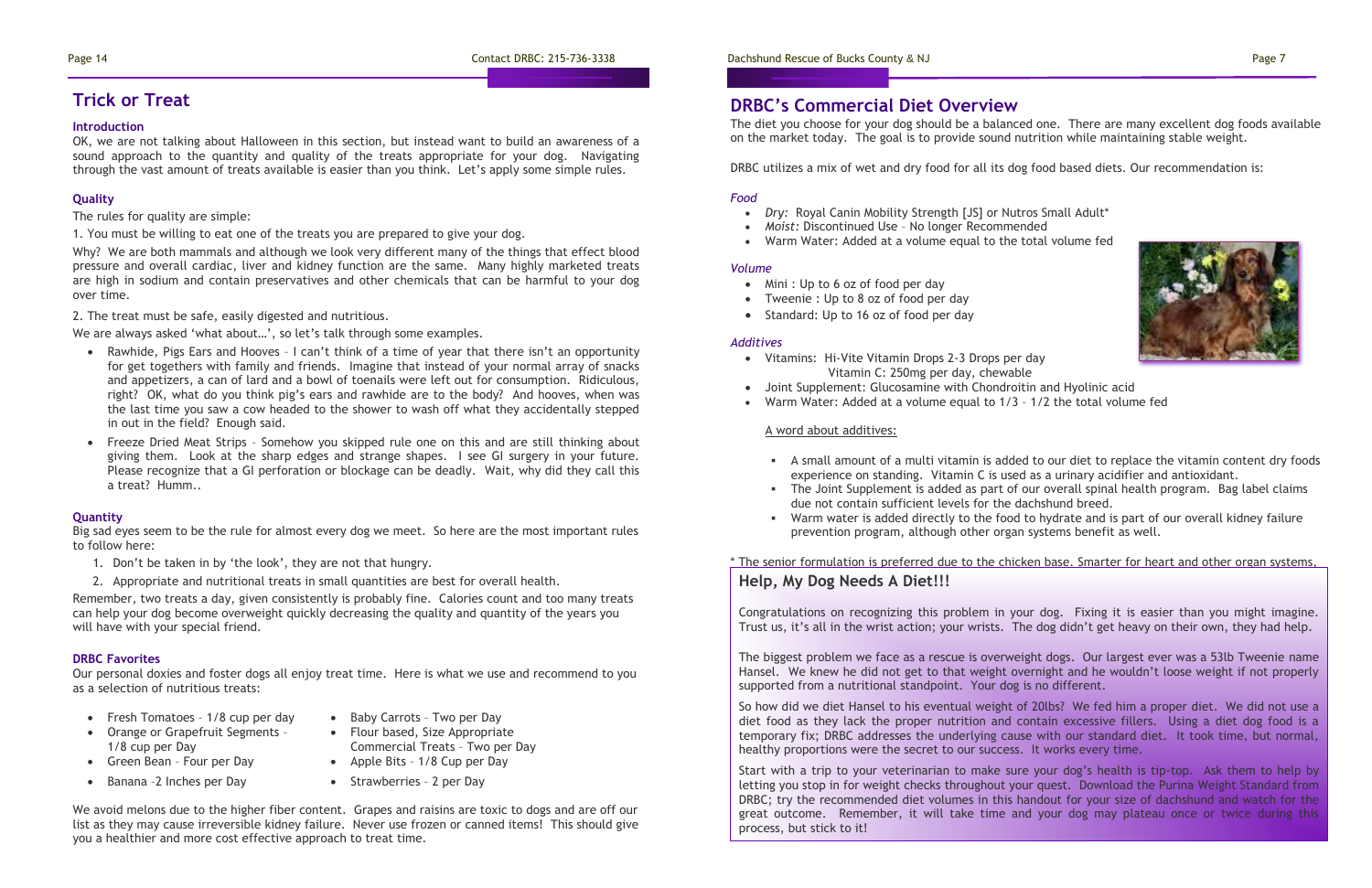Page 8 Contact DRBC: 215-736-3338 Contact DRBC: 215-736-3338 Dachshund Rescue of Bucks County & NJ

## **DRBC's Commercial Diet**  Page 12 **Contact DRBC: 215-736-3338**

## **Burgers & Pasta**

## **Ingredients**

- 1/3 cup Fresh Parsley 2 lbs Lean Ground Chicken or Ground Turkey
- 1/2 cup Couscous Water
- 1. Coarsely chop parsley, add to the meat and blend.
- 2. Make a hamburger equal in size to what you might eat.
- 3. Brill burgers to medium well temperature.
- 4. Remove from grill and flake part. Meat should look like cooked ground beef. Store meat in plastic container until used.
- 5. Prepare pasta per package instructions. Do not salt the water.
- 6. Drain and place in plastic container. Refrigerate until use.

- Standard Dachshund 1 Cup Meat
	- 1/2 Cup Pasta • 4-5 Drops Hi-Vite Vitamins
	- 500 mg Vitamin C
	- 1 Cup Warm Water
	- 400mg Glucosamine Complex

- Tweenie Dachshund 1/2 Cup Meat
	- 1/4 Cup Pasta
	- 2-3 Drops Hi-Vite Vitamins • 250 mg Vitamin C
	- 1/2+ Cup Warm Water
	- 400mg Glucosamine Complex

Miniature Dachshund • 1/3 Cup Meat

## **Serving and Additive Volumes**

- 
- 1/4 Cup Pasta
- 2-3 Drops Hi-Vite Vitamins
- 250 mg Vitamin C
- 1/2 Cup Warm Water
- 400mg Glucosamine Complex

Place ingredients in dog bowl and watch food vanish!

Note: We are feeding many dogs at DRBC and always make larger volumes, which are frozen and used as needed.



/2 Cup Cooked Beef or Poultry Mixture arm water to cover

3 Cup Beef or Poultry Mixture arm water to cover

/4 Cup Beef or Poultry Mixture 'arm water to cover



# **DRBC Remembers Snoopy**

The DRBC Home Cooked Diet was originally started for the first



Snoop or Noop, as his closest friends called him, is pictured at left was physically abused at a young age leaving his pancreas prone to infection due to scar tissue. His blood results indicated he was a borderline diabetic. By age 5 yrs, his future was uncertain. Then, this diet changed his life for the better.

Noop left us at age 20 yrs, never needing insulin and never having another pancreatic infection. Until his final months his energy level was better than dogs half his age. We miss him.

Not every dog is a Snoopy, but as the years have passed we have watched as more and more dogs begin this regiment and experience great longevity and good health. Thanks Noop!

# **Home Cooked Diet Breakfast Recommendations**

| <b>Serving and Additive Volumes</b><br><b>Standard Dachshund</b> | 1 ,<br>W |
|------------------------------------------------------------------|----------|
| <b>Tweenie Dachshund</b>                                         | 1 ,<br>W |
| Miniature Dachshund                                              |          |

## **Benefits**

Making a change to a home cooked diet takes time to prepare but is no more difficult to feed than our recommended commercial diet.

❖ Reduced stool volume. - This is a direct result of less fillers and additives present in commercially prepared products. Pedigree recently latched onto this idea for consumers and now markets for consumers that want reduced stool volumes. DRBC has been there for

- a while with our home cooked meals!
- including renal [kidney] failure.

❖ Improved health – Doxies eating our home cooked meals livelonger and have a lower incidence of medical issues. There is a lower incidence of cardiac illness and they enrich our lives for very long periods even after being diagnosed with other systemic problems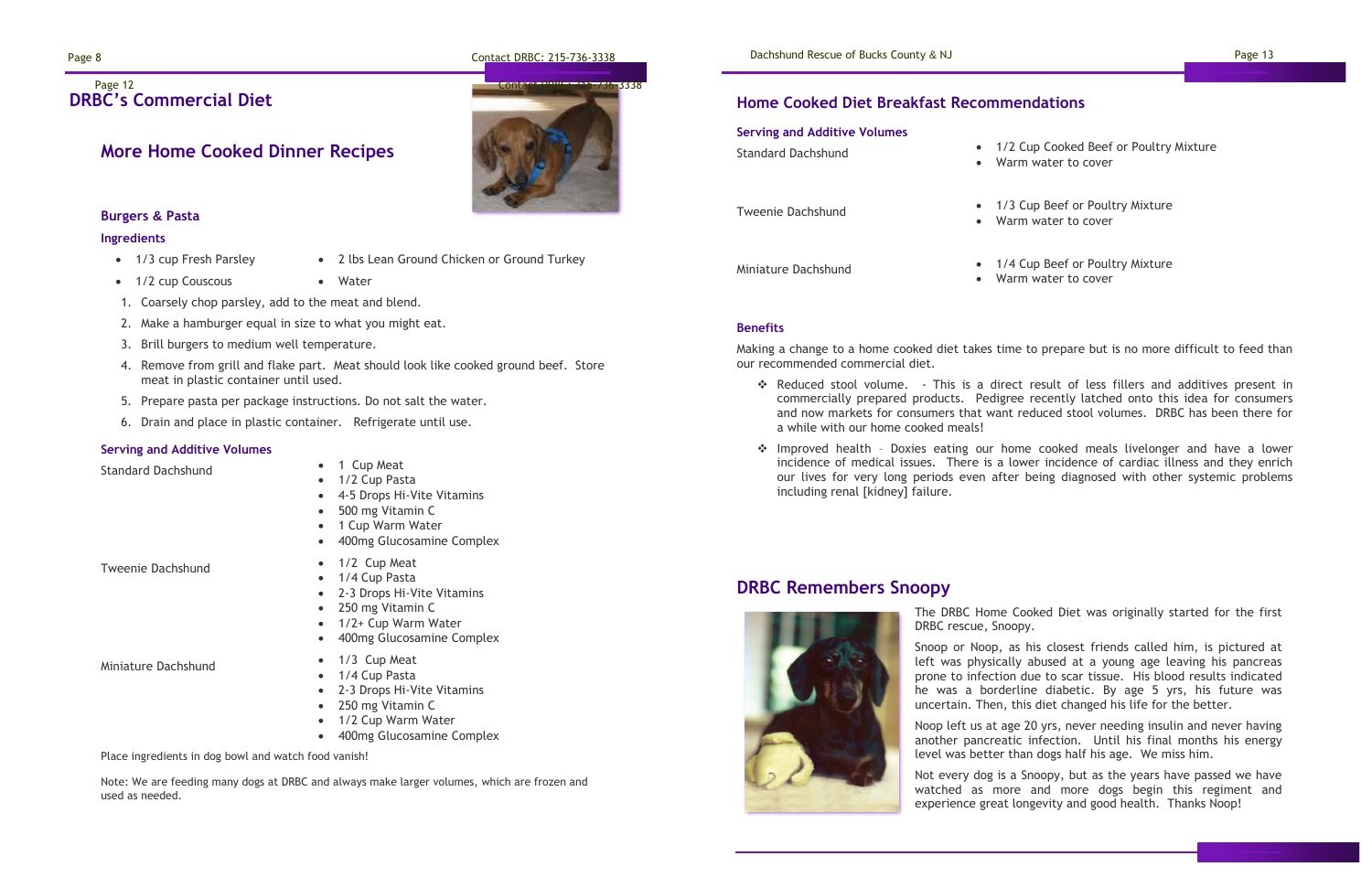The diet you choose for your dog should be a balanced one. There are many excellent dog foods available on the market today. The goal is to provide sound nutrition while maintaining stable weight.

- Quality Dry Food
- Warm Water 3-4 Drop Hi-Vite Vitamins
- 

*DRBC utilizes a mix of water and dry food for all its dog food based diets. Here are our recommendations based on dachshund size:*

### *Food*

- ➢ *Dry:* Royal Canin Mobility Strength [JS] or Nutros Small Adult\*
- ➢ *Moist:* Discontinued Use No longer Recommended
- ➢ Warm Water: Added at a volume equal to 1/3 1/2 the total volume fed

- Standard Dachshund 1 Cup Dry Food
	- 4-5 Drops Hi-Vite Vitamins
	- 500 mg Vitamin C
	- 1 Cup Warm Water
	- 400mg Glucosamine Complex

## **Dinner Recommendations**

## **Ingredients**

- Tweenie Dachshund 2/3 Cup Dry Food
	- 2-3 Drops Hi-Vite Vitamins
	- 250 mg Vitamin C
	- 1/2+ Cup Warm Water
	- 400mg Glucosamine Complex

- 
- Vitamin C Glucosamine Complex
	- 1. Combine Dry and Moist food in dog bowl.
	- 2. Add vitamins and supplements.
	- 3. Cover with warm water. Meal should have the consistency of a warm stew.
	- 4. Refrigerate unused moist until next use. Do not store in can. Move to separate clean container. Can storage can lead to GI issues.

## **Serving and Additive Volumes**

- Miniature Dachshund 1/2 Cup Dry Food [size dependent]
	- 2-3 Drops Hi-Vite Vitamins
	- 250 mg Vitamin C
	- 1/2 Cup Warm Water
	- 400mg Glucosamine Complex

Place ingredients in dog bowl and watch food vanish!

## Dachshund Rescue of Bucks County & NJ Page 9

## **Commercial Diet Breakfast Recommendations**

| <b>Standard Dachshund</b> | 1/4 Cup Dry Food |
|---------------------------|------------------|
|                           | Warm water to co |

• Warm water to cover

Tweenie Dachshund • 2 Tablespoons Dry Food • Warm water to cover



Miniature Dachshund • 2 Tablespoons Dry Food • Warm water to cover

# **Notes**

## **History**

Years ago, there were no commercial dog food and dogs were fed scraps as a means of feeding. These diets lacked nutritional balance. The onset of the commercial diet ended that trend and extended the life of our companions, but introduced new problems such as allergies. So where is the balance?

## **Lifespan**

DRBC is pleased to have an average lifespan longer than the National average for the dachshund breed. While most dachshund live 12-14 yrs, DRBC dogs exceed that enjoying 17-20+ yrs of life. One of the reasons for the higher average in age is improved diet and here, this is both a better commercial diet and a reliance on home based cooking. Currently, 2/3 of DRBC foster home cook for their doxies. It is easier than you might think.

## **Diet Content**

We offer two diets at DRBC. One Beef and one Poultry Based Diet. Our diets have been developed under the guidance of a veterinary nutritionist and our dogs have semi-annual visits to the veterinarian where diet is always discussed. We do not add components because we 'heard' they might be good, regardless of the source. Our diet is a balanced and nutritious one and we do not add unapproved additives.

## **Quality Components**

Quality is paramount to our diet. We use lean meats only. The less fat, the better the outcome. Our cooking removes the excess fat and we recognize that by using lesser cuts of meat, we will drain off fat and pour money down the drain with it. Quality equals quantity in our diets. That said, here is our most popular home cooked diet.